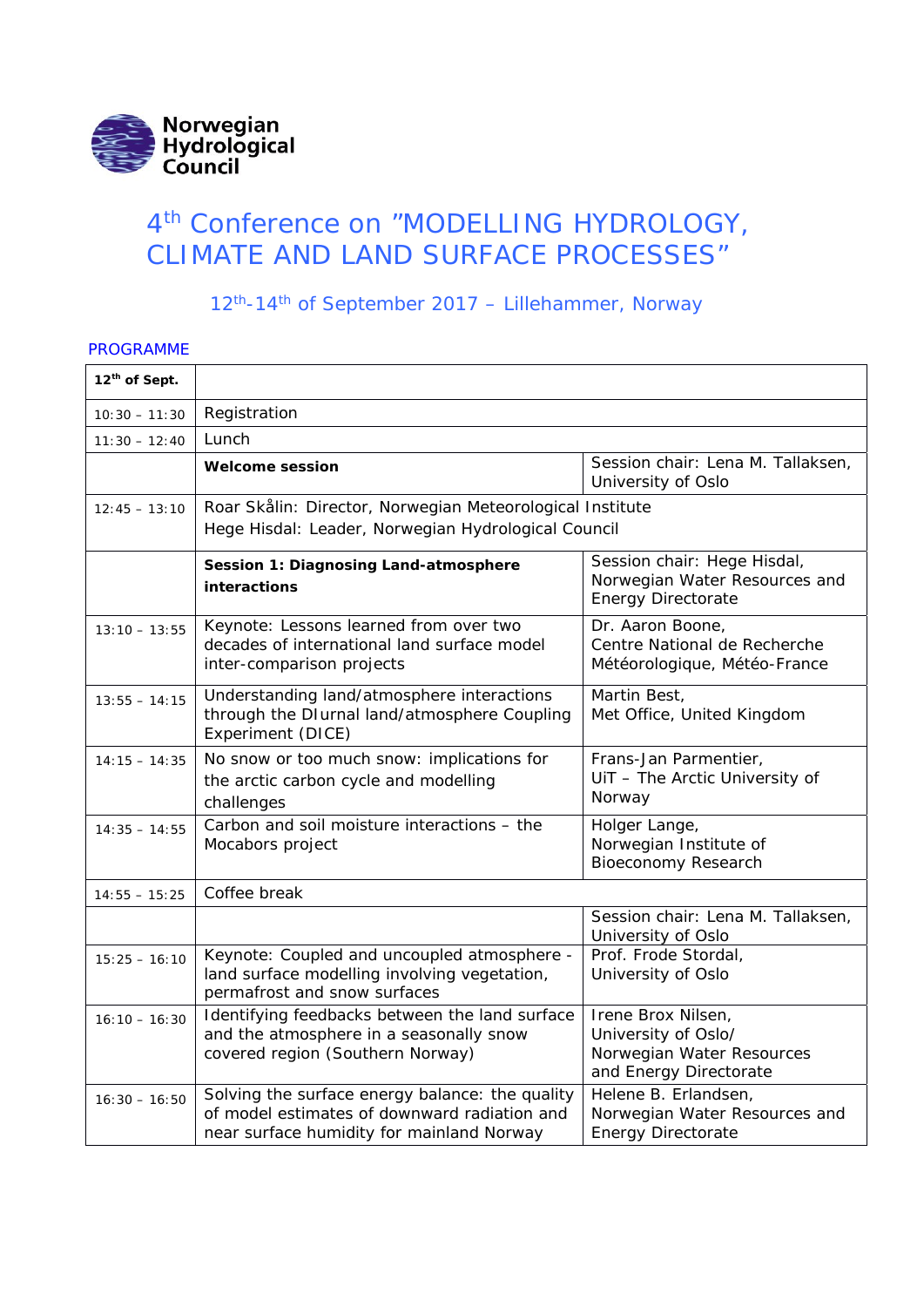| $16:50 - 17:10$           | Reproduce October 2014 Flood at a small basin<br>in Voss, Western Norway by a fully coupled<br>atmosphere-hydrological modelling system | Lu Li,<br>Uni Research Climate/Bjerknes<br>Centre for Climate Research                                         |  |
|---------------------------|-----------------------------------------------------------------------------------------------------------------------------------------|----------------------------------------------------------------------------------------------------------------|--|
| $17:10 - 18:15$           | <b>Break</b>                                                                                                                            |                                                                                                                |  |
| $18:15 - 19:30$           | Poster session with drinks                                                                                                              |                                                                                                                |  |
| 19:30                     | Dinner                                                                                                                                  |                                                                                                                |  |
| 13 <sup>th</sup> of Sept. |                                                                                                                                         |                                                                                                                |  |
|                           | Session 2: Integration of earth observation for<br>improved forecasting and impact modelling                                            | Session chair: Jan Magnusson<br>Norwegian Water Resources and<br>Energy Directorate                            |  |
| $09:00 - 09:45$           | Keynote: Assimilation of snow observations for<br>numerical weather prediction                                                          | Dr. Patricia de Rosnay,<br>European Centre for Medium-<br>Range Weather Forecasts, UK                          |  |
| $09:45 - 10:05$           | Ensemble-based subgrid snow data<br>assimilation                                                                                        | Kristoffer Aalstad,<br>University of Oslo                                                                      |  |
| $10:05 - 10:25$           | Assimilation of SMOS and SMAP Brightness<br>Temperature into a Land Surface Model over<br>Northern Latitudes                            | Jostein Blyverket,<br>Norwegian Institute for Air<br>Research/University of Bergen                             |  |
| $10:25 - 10:45$           | Regional Snow Modeling in Norway with<br>SURFEX/Crocus                                                                                  | Hanneke Luijting,<br>Norwegian Meteorological<br>Institute                                                     |  |
| $10:45 - 11:15$           | Coffee break                                                                                                                            |                                                                                                                |  |
|                           |                                                                                                                                         | Session chair: Stein Beldring,<br>Norwegian Water Resources and<br>Energy Directorate                          |  |
| $11:15 - 11:35$           | On the use of an explicit snow scheme in NWP                                                                                            | Trygve Aspelien,<br>Norwegian Meteorological<br>Institute                                                      |  |
| $11:35 - 11:55$           | The Mesoscale Ensemble Prediction System<br>(MEPS): a New Tool for Extreme Weather<br>Forecasting                                       | Richard Moore,<br>Norwegian Meteorological<br>Institute/University of Oslo                                     |  |
| $11:55 - 12:15$           | High-resolution stable water isotope<br>measurements as a new constraint on weather<br>prediction and climate models                    | Harald Sodemann, Geophysical<br>Institute, University of Bergen<br>and Bjerknes Centre for Climate<br>Research |  |
| $12:15 - 12:35$           | Use of precipitation radar for improving<br>estimates and forecasts of precipitation<br>estimates and streamflow                        | Kolbjørn Engeland,<br>Norwegian Water Resources and<br><b>Energy Directorate</b>                               |  |
| $12:35 - 13:45$           | Lunch                                                                                                                                   |                                                                                                                |  |
|                           | Session 3: From modelling to decisions                                                                                                  | Session chair: Richard Moore<br>Norwegian Meteorological<br>Institute                                          |  |
| $13:45 - 14:30$           | Keynote: Do we really need better climate<br>models and scenarios?                                                                      | Prof. Markku Rummukainen,<br>Lund University, Sweden                                                           |  |
| $14:30 - 14:50$           | Added value of regional and convective-<br>permitting simulations of present and future<br>precipitation in Northern Europe             | Louis Marelle,<br>Center for International Climate<br>Research, Norway                                         |  |
| $14:50 - 15:10$           | An integrated assessment framework to study<br>the impacts of forest structure and<br>management on hydrological fluxes in Norway       | Stephanie Eisner,<br>Norwegian Institute of<br><b>Bioeconomy Research</b>                                      |  |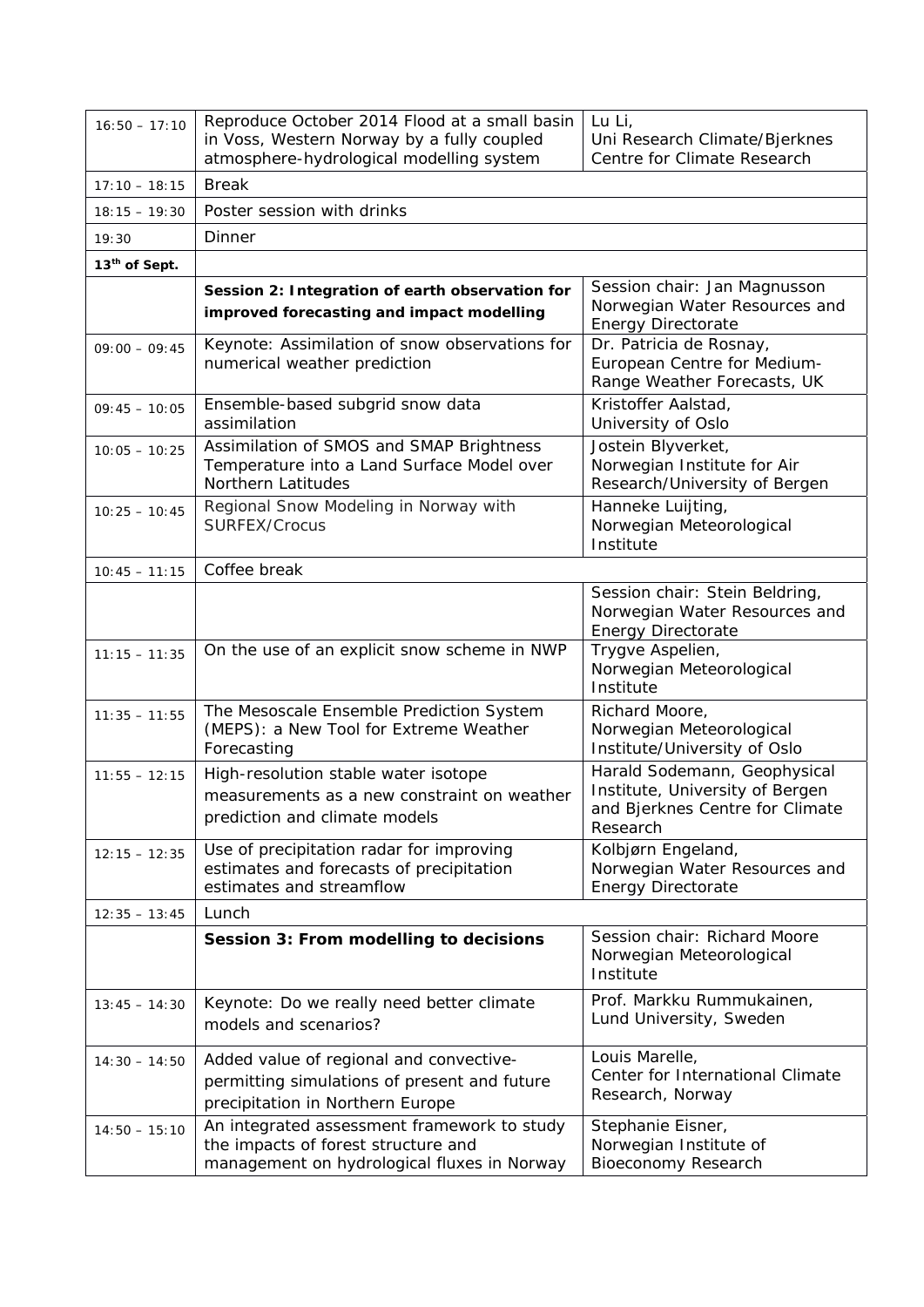| $15:10 - 15:30$           | The use of national forest inventory data to<br>model soil moisture and soil carbon dynamics<br>in earth system models                  | Jogeir N. Stokland,<br>Norwegian Institute of<br><b>Bioeconomy Research</b>               |
|---------------------------|-----------------------------------------------------------------------------------------------------------------------------------------|-------------------------------------------------------------------------------------------|
| $15:30 - 15:50$           | Modeling Snow Dynamics Using a Bayesian<br><b>Network</b>                                                                               | Bernt Viggo Matheussen,<br>Agder Energi/University of Agder                               |
| $15:50 - 16:15$           | <b>Break</b>                                                                                                                            |                                                                                           |
| $16:15 - 18:15$           | Excursion to Maihaugen - an open-air museum<br>that will take us back in time                                                           |                                                                                           |
| 19:30                     | Conference dinner                                                                                                                       |                                                                                           |
| 14 <sup>th</sup> of Sept. |                                                                                                                                         |                                                                                           |
|                           | Session 3: From modelling to decisions (cont.)                                                                                          | Session chair: Dagrun Vikhamar<br>Schuler, Norwegian<br>Meteorological Institute          |
| $09:00 - 09:45$           | Keynote: Translating weather extremes into<br>the future - a case for Norway                                                            | Dr. Nathalie Schaller,<br>Center for International Climate<br>Research, Norway            |
| $09:45 - 10:05$           | Evaluation of summer precipitation from<br>EUR-11 simulations over Norway                                                               | Anita Verpe Dyrrdal,<br>Norwegian Meteorological<br>Institute                             |
| $10:05 - 10:25$           | Spatially Consistent Post-processing of Daily<br>Mean RCM Temperature Projections in Norway<br>- a Case Study in Trøndelag              | Qifen Yuan,<br>Norwegian Water Resources and<br>Energy Directorate/<br>University of Oslo |
| $10:25 - 10:55$           | Coffee break                                                                                                                            |                                                                                           |
|                           |                                                                                                                                         | Session chair: John Burkhart,<br>University of Oslo                                       |
| $10:55 - 11:40$           | Keynote: Vision for the future of operational<br>hydrology - from innovation to operation                                               | Prof. Oddbjørn Bruland,<br>Norwegian University of Science<br>and Technology              |
| $11:40 - 12:00$           | Can hydrological non-stationarity be achieved<br>with event-based conceptual models in<br>northern regions?                             | Justice O. Akanegbu,<br>University of Oulu, Finland                                       |
| $12:00 - 12:20$           | Modeling the Hydro-Climatic Effects of Land<br>Use and Land Cover Changes in the Euphrates<br>and Tigris Basin Under a Changing Climate | Yeliz Yılmaz,<br><b>Istanbul Technical University</b>                                     |
| $12:20 - 12:40$           | Discussion and concluding remarks                                                                                                       |                                                                                           |
| $12:40 - 14:00$           | Lunch                                                                                                                                   |                                                                                           |
| 14:00                     | Departure                                                                                                                               |                                                                                           |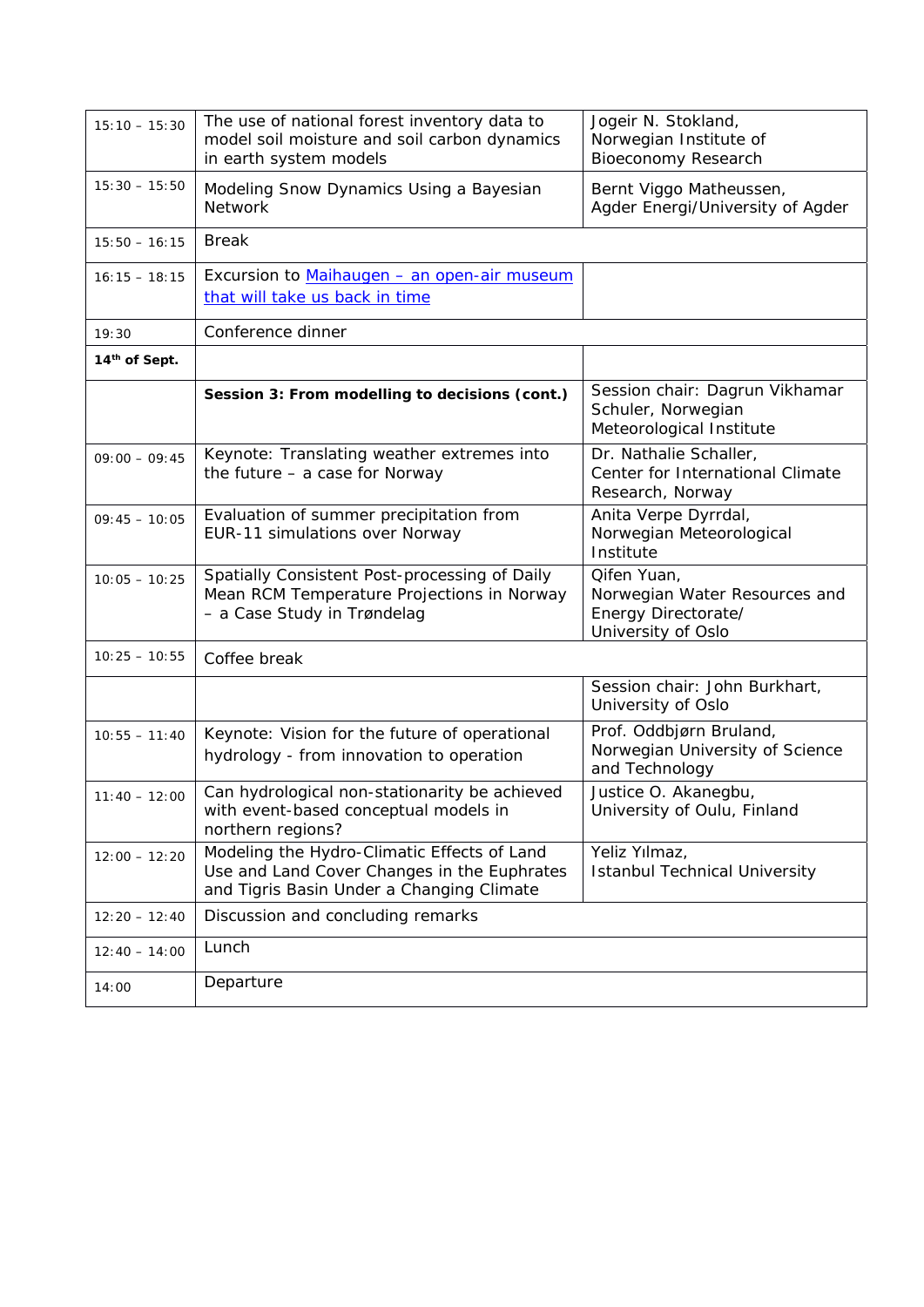# **POSTERS**

**Seasonal and interannual variability of moisture transport to the East Asian Summer Monsoon** Astrid K. Fremme, Harald Sodemann, University of Bergen/Bjerknes Centre for Climate Research

#### **Runoff dynamics in a forested catchment ‐ investigating the relations between river network density, subsurface water capacity and subsurface water celerities**

Thomas Skaugen<sup>1</sup>, Søren Boje<sup>1</sup>, Ivar Olaf Peerebom<sup>1</sup>, Knut M. Møen<sup>1</sup> and Steinar Myrabø<sup>2</sup> 1 Norwegian Water Resources and Energy 2 Norconsult AS, Lillehammer

# **Estimation of energy balance components in a mountain environment based on high resolution climate data**

Vatne A., Engeland K., Burkhart J.F, Tallaksen L.M., University of Oslo

#### **Automatic Model Calibration using Multi‐objective Optimization**

1. Min Shi, Norwegian Meteorological Institute 2. Hong Li, Norwegian Water Resources and Energy Directorate

#### **Evaluation of conventional climatological datasets for snow‐ and hydrological modeling in Norway**

Tuomo Saloranta<sup>1</sup>, Cristian Lussana<sup>2</sup>, Thomas Skaugen<sup>1</sup>, Jan Magnusson<sup>1</sup>, Ole Einar Tveito<sup>2</sup>, and Jess Andersen<sup>1</sup>

<sup>1</sup>Norwegian Water Resources and Energy Directorate 2 Norwegian Meteorological Institute

#### **A stochastic PQRUT model for flood estimation in small and medium‐sized catchments**

Valeriya Filipova<sup>1</sup>, Deborah Lawrence<sup>2</sup>, Harald Klempe<sup>1</sup>, Thomas Skaugen<sup>2</sup> 1 Telemark University College, INHM 2 Norwegian Water Resources and Energy Directorate

# **Comparison of regionalization approaches' robustness under climate change: a case study in Norway**

X. Yang, C.Y. Xu, University of Oslo J. Magnusson, Norwegian Water Resources and Energy Directorate

# **Using model and satellite data to investigate the effect and uncertainties of light absorbing impurities in snow on the discharge generation in an Indian high‐mountain catchment**

Felix Matt, University of Oslo John F. Burkhart, University of Oslo/Statkraft AS

#### **The Morphological Evolution of a Wind‐Shaped Snow Surface during a Storm Event at Finse, Norway**

Simon Filhol<sup>1</sup>, Norbert Pirk<sup>1</sup>, Thomas V. Schuler<sup>1</sup>, John F. Burkhart<sup>1</sup> <sup>1</sup> Department of Geosciences, University of Oslo

#### **Spatial distribution of peatland in the boreal zone**

Jogeir N. Stokland, Norwegian Institute of Bioeconomy